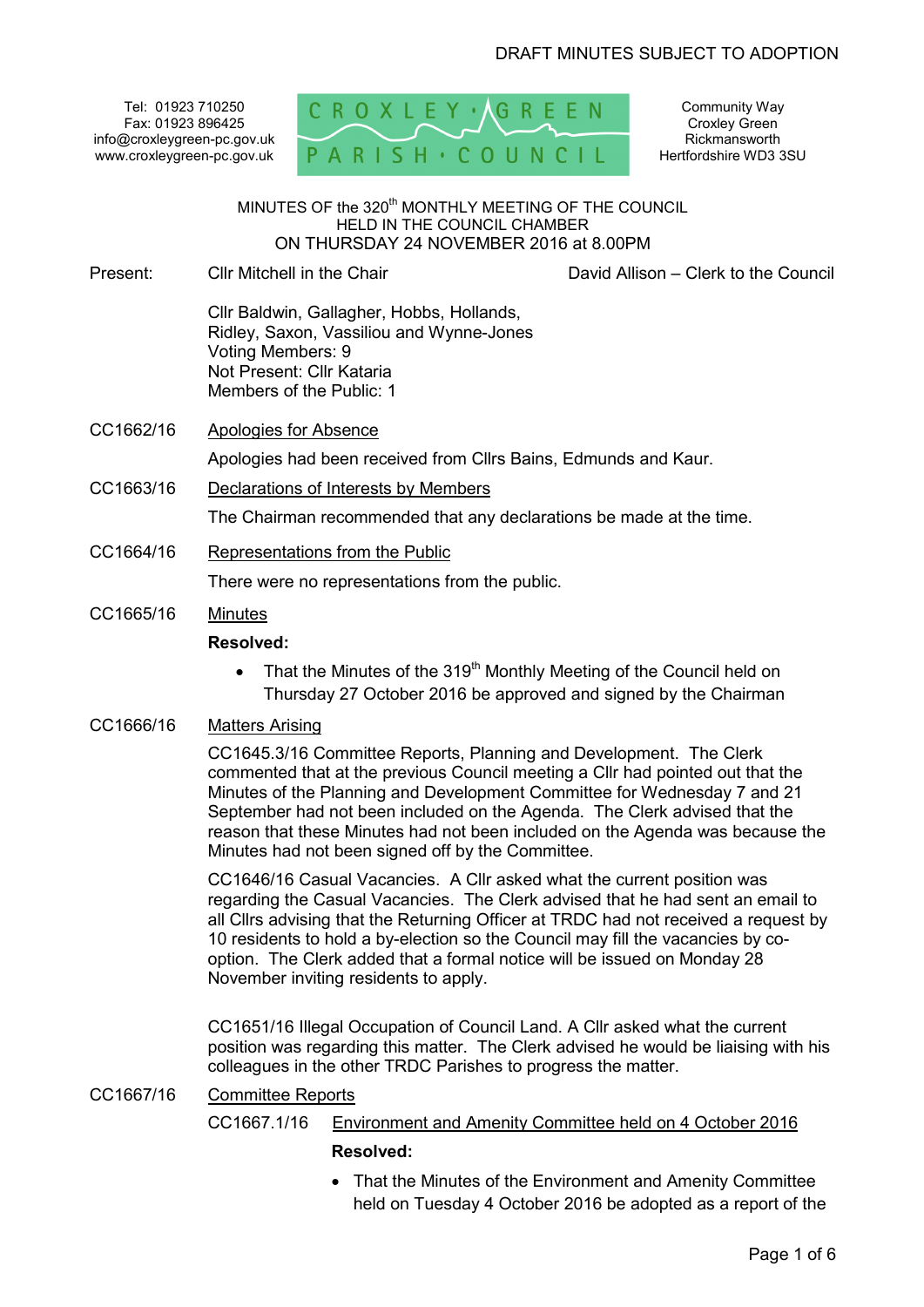meeting.

- CC1667.2/16 Any matters arising
	- There were no matters arising.
- CC1667.3/16 Planning and Development Committee held on Wednesday 19 October 2016

#### **Resolved:**

• That the Minutes of the Planning and Development Committee held on Wednesday 19 October 2016 be adopted as report of the meeting.

#### Any matters arising

There were no matters arising.

CC1667.4/16 Finance and Administration Committee held on Thursday 13 October 2016

#### **Resolved:**

- That the minutes of the Finance & Administration Committee of Thursday 13 October 2016 be adopted as a report of the meeting.
- CC1667.5/16 Any matters arising

 A Cllr raised the point that under the FA1196/16 a payment had been made to Cllr Bains in his capacity as owner of Oaklands Computer Services and asked whether a declaration had been made. The Clerk stated that such a declaration was made and apologised that it was not recorded in the Minutes accordingly.

# CC1668/16 Parish Council Risk Assessment Review

The Chairman introduced this item and asked the Clerk to elaborate. The Clerk advised that the Risk Assessment was a 72 page document itemising the various risks that the Council may be exposed to and there was a two page Summary of the functions covered. The Clerk continued that a complete review of the risks has been undertaken and reported that there were no risks for which there was not a control factor in place to address that risk.

A Cllr pointed out that on page 16 it stated that disabled access should be provided and suggested that this be changed to 'must be provided'. Also on page 17 regarding security it was suggested that reference to the annual office alarm service be stated. The Clerk agreed with both changes and would amend accordingly.

#### **Resolved:**

• That the Risk Assessment be adopted.

#### CC1669/16 New Dog Bin on Footpath adjacent to Baptist Church, Baldwins Lane

The Chairman introduced this item and asked the Clerk to elaborate. The Clerk advised that he had been approached by the Baptist Church who were requesting that a new dog bin be installed on the footpath from Baldwins Lane to Sherborne Way adjacent to the Church. The Clerk advised that the cost of the bin itself would be approximately £150 and that the ongoing servicing to empty the bin would be £2.20 per collection and that initially the bin would be added to the twice a week collection costing £4.40. The Clerk advised that the bin usage would be monitored and that if the collection cycle can be reduced to once a week this would be enacted.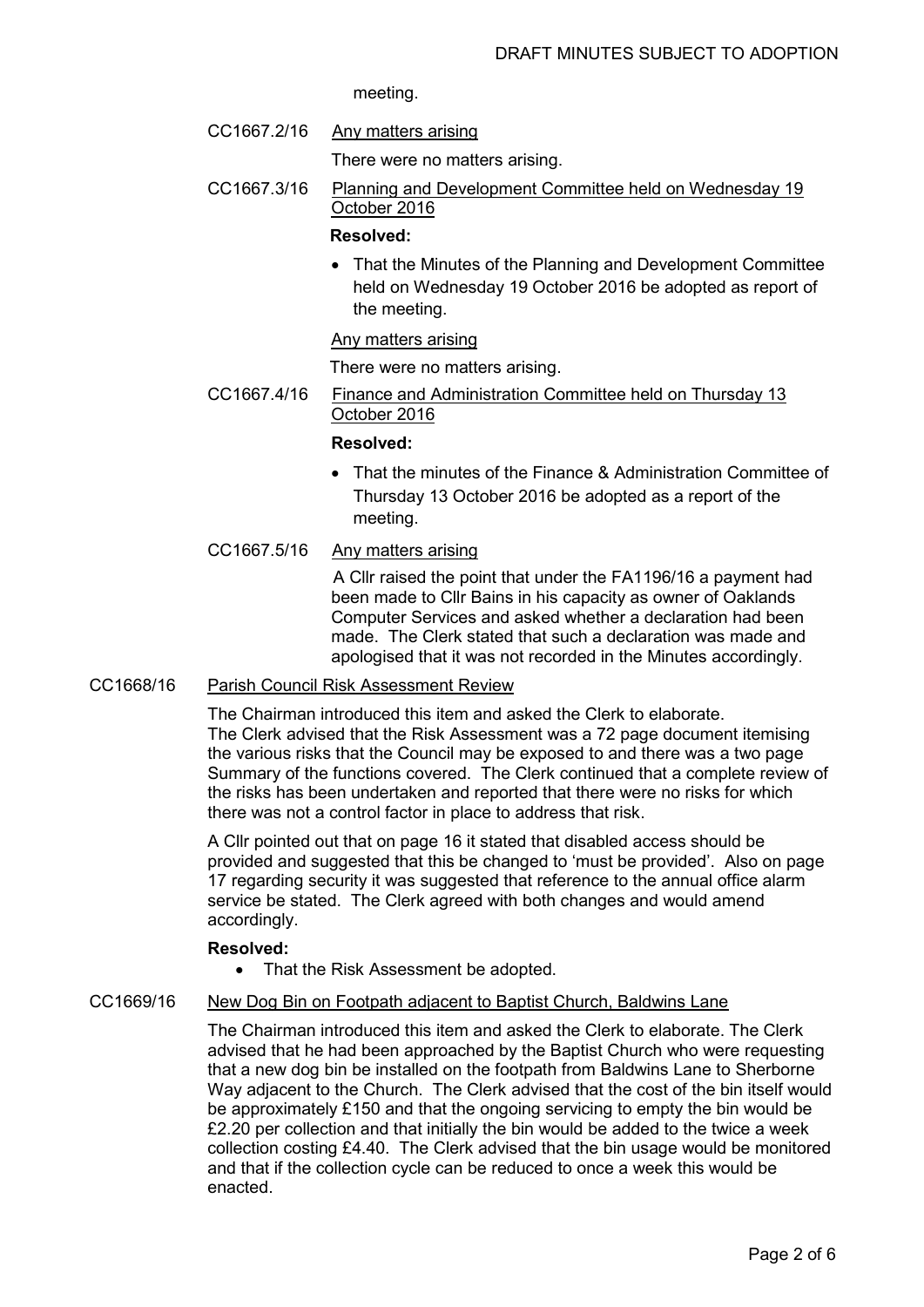The installation was agreed but a request was made that the annual cost of dog waste collection which was not available at the meeting be noted in the Minutes.

#### **Resolved:**

• That a new dog bin be purchase at a cost of approximately £150 and that the initial collection cycle would be twice a week with discretion to the Clerk to reduce this to once a week if appropriate.

*[Post Meeting Note: the total dog waste collection cost for the year ending 31 March 2016 was £13,178.88].* 

## CC1670/16 Appointment of Vice Chairman of the Environment and Amenity Committee

The Chairman introduced the item and stated that following the resignation of the previous Vice Chairman of the Committee on personal grounds there was a vacancy for the Vice Chairmanship.

It was suggested that given there were Councillor vacancies whether this appointment should wait until those vacancies were filled but on balance it was decided that the appointment should be made.

It was noted that Cllr Edmunds had expressed an interest in the Vice Chairmanship and although Cllr Vassiliou had also expressed an interest he withdrew.

# **Resolved:**

• That Cllr Dudley Edmunds be appointed Vice Chairman of the Environment and Amenity Committee.

#### CC1671/16 Facebook Account, Ranger's Twitter Account and Social Media Policy

The Chairman introduced the item and advised that the Finance and Administration Committee had received a presentation from the Admin Assistant regarding the benefits of Facebook for the Council which had been well received. The Committee had agreed that a Facebook page in addition to the Council's website would be a good idea and also for the Rangers to have their own Twitter account for posting tweets hence the recommendation to Council that these be ratified.

It was pointed out that previously there had been some concern by the Clerk as to the potential time that would be needed to manage and service such accounts. The Clerk point out that the Council's Twitter had been in operation for some time now and had not proved to be too onerous and he would be expecting a similar outcome with a Facebook page. It was suggested that the resourcing matter be reviewed in four months.

#### **Resolved:**

- That Council establishes a Facebook page with a review on the impact on staff resources in four months;
- That a Twitter account be established for the Rangers.

The Chairman then introduced the Social Media Policy that had been reviewed at the Finance and Administration Committee. The Policy which is of a generic type is designed to complement the Council's existing Media Relations Policy and focuses Councillor and staff attention on the use of social media sites. This would be particular important given the Council's Resolution to establish a Facebook page.

The Clerk bought to Members attention that at the end of the document there was a heading entitled 'Sanctions'. Subject to Councillors approval of the policy it would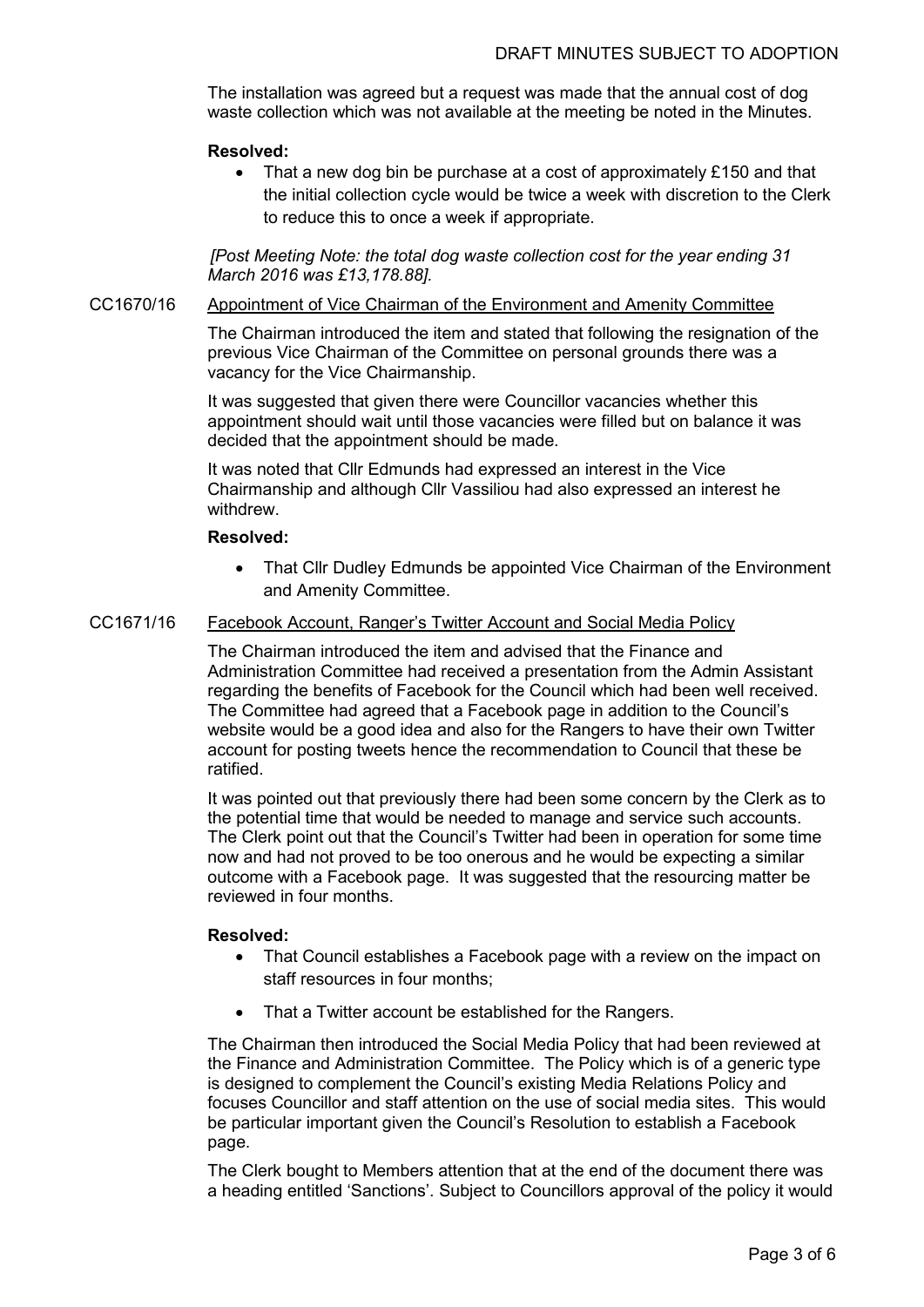be the intention to add a sentence to the effect that in the event of a breach of the Policy, the matter would be referred to the HR and Compliance Committee to investigate and take appropriate action. In the case of staff this would take the form of the Council's Disciplinary Procedure and in the case of Councillors the Committee would determine the most appropriate action given the circumstances.

#### **Resolved:**

• That the Social Media Policy be adopted with the addition of the sanction measures as outlined by the Clerk

# CC1672/16 Neighbourhood Plan

The Chairman introduced this item and asked Cllr Gallagher to provide an update. Cllr Gallagher referred to an email dated 17 November which he had circulated to Members in advance of the meeting and proceeded to give a resumé. He stated that there were two other documents that had to be submitted to TRDC with the Plan and Appendices which were a Consultation Statement and a Basic Conditions statement.

In the case of the Consultation Statement this was nearly complete but missed the deadline for submission of papers for this meeting and is hoped to be presented to Council at its meeting in December. As far as the Basic Statement is concerned this still has requires more work to complete and to condense it to make the document succinct.

Members noted the position.

#### CC1673/16 BT Public Payphone Consultation

The Chairman introduced this item and referred to the supporting paper circulated with the Agenda. The Chairman added that BT were consulting on the potential removal of two public payphones in Croxley Green – one at the junction of New Road and Barton Way and the other at the shops at the western end of Baldwins Lane.

Members had mixed views on the removal of these phones in that although mobile phone use was probably prevalent the BT phone boxes have been used over the last 12 months and the circumstances of use were unknown.

A discussion ensued as to whether the phone box housing could be used for other purposes if the phones were removed.

The Chairman in summarising the position asked Members for a show of hands of those in favour of retaining the phones and those against retaining them. There was a majority in favour of retaining them.

#### **Resolved:**

- That the Council object to the removal of the two BT public payphones.
- CC1674/16 Progress on Projects

The Chairman introduced the item and asked Members for an update – see attached.

Members noted the position.

# CC1675/16 Events and Fundraising

The Chairman introduced the item and asked Members to volunteer to assist in the forthcoming events in particular with crowd control at the Xmas Market, New Year's Eve Firework display and Wassail in January.

A discussion ensued regarding the possibility and practicality of undertaking bucket collections at some of the other Council run events and whether electronic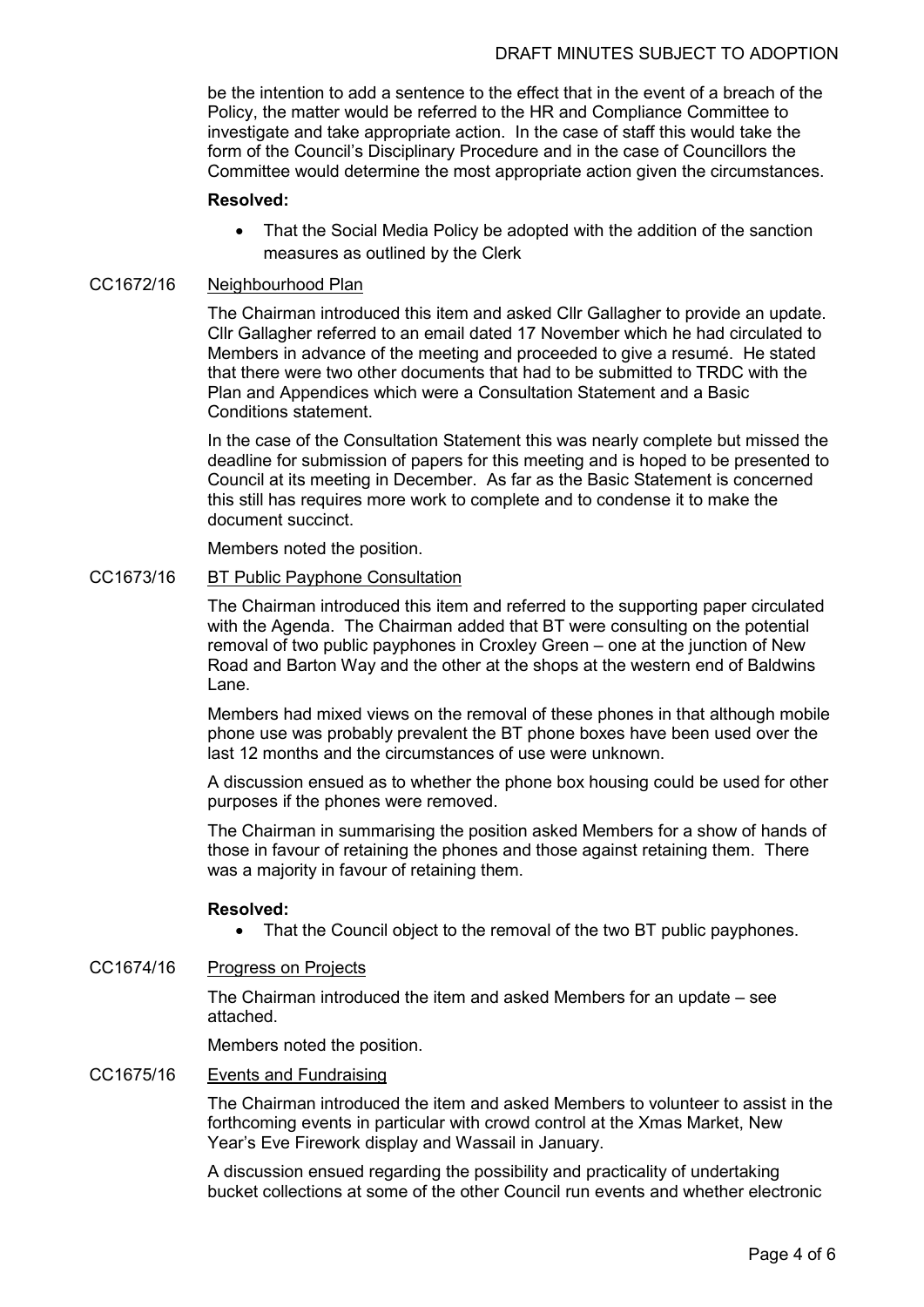donations should be available.

The Chairman asked members to let the Clerk know for volunteering and to consider what other fund raising events could be held.

# CC1676/16 Budgets 2017/18

The Chairman introduced this item and asked the Clerk to elaborate. The Clerk advised that the current version of the draft budget is version 5 dated 8 November which was circulated with the Agenda. The Clerk added that currently this version includes all proposals received to date from Members and reminded them that the closing date for budget submissions is the end of November.

The Clerk advised that the draft budget shows that the precept would be an approximate £8,000 increase on the current years precept but the budget includes a £10,000 draft budget provision in regard to the possibility of establishing a youth centre in Croxley Green. A discussion ensued about this item as to what such a youth centre would entail in terms of setting up, running, type of activities and mentoring. It was commented that there are other organisations in Croxley Green that provide youth activities and that a detailed business case would need to be undertaken together with establishing from the youth of Croxley Green the type of activities they would like to see.

The Chairman advised that at the next meeting in December following the close of submissions there would be a detailed line by line review of the Budget.

# CC1677/16 Closure

There being no further business, the Chairman closed the meeting at 9:40pm.